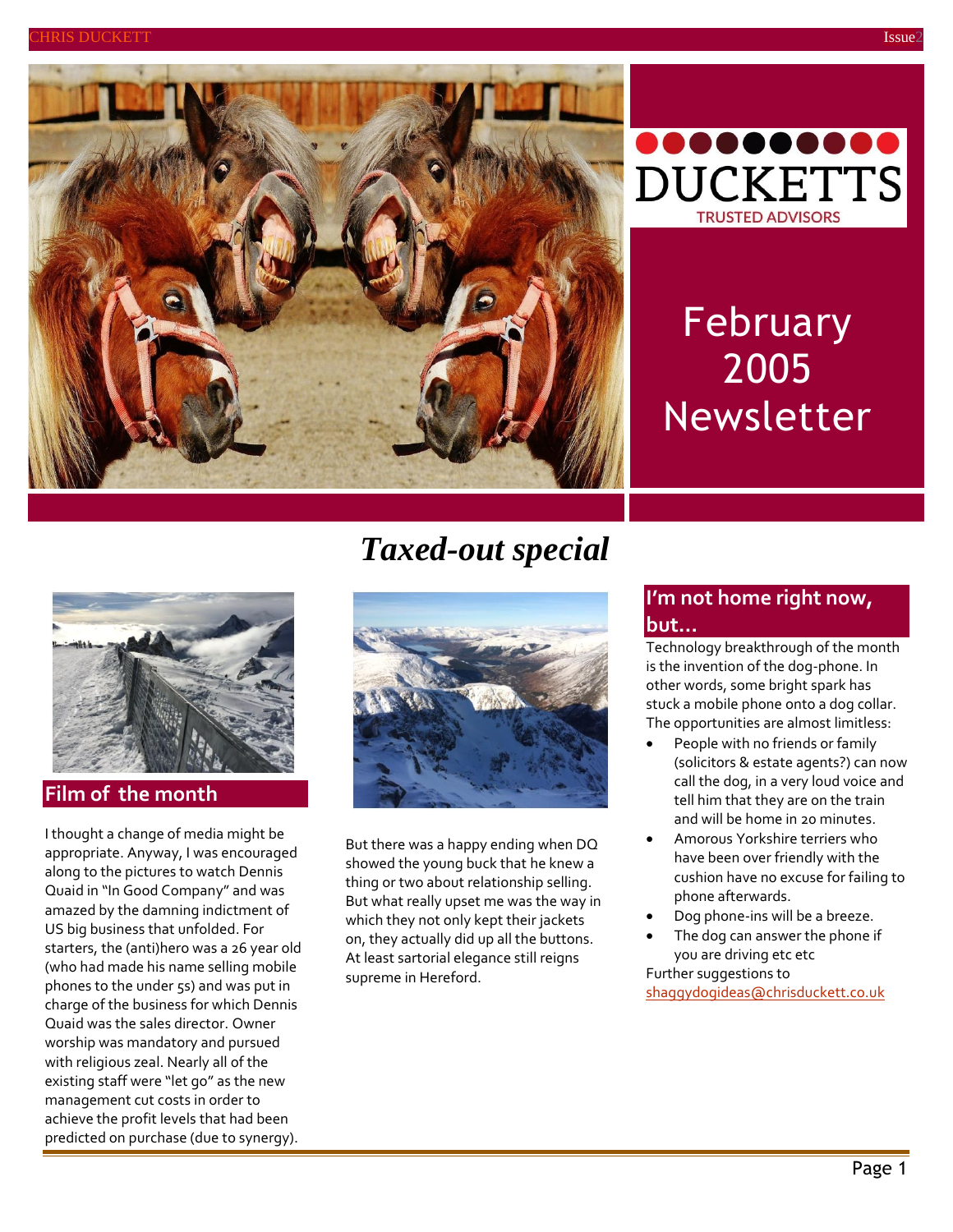## **Supply & demand**

When I first went to the States as an impecunious student, we were advised that, in dire emergency, you could raise cash by giving serum or semen. 20 years on, its semen that's in short supply as rules are coming through which prevent anonymous donation. For no apparent reason, this doesn't bother the Danes (tall and blond with blue eyes) who are now the world's biggest exporters of the commodity. I thought I ought to set a test for the Boyscout. How would he market this commodity? How would he add value? Maybe it's all in the service? £50 a shot. Don't leave your phone number.

### **Cisco phone over internet**

I've been looking at the systems available for video conferencing over the net and the potential to transfer telephone calls down this route. The Cisco site goes to town on these issues and there are some sensible case studies. However, as far as I can make out, it's not cheap and you need fast broadband.

[www.cisco.com/uk/believeyoureyes](http://www.cisco.com/uk/believeyoureyes)

# **Charity Commissioners get tough**

I've not been over-impressed with my dealings with the Charity Commissioners. They seem to have trouble seeing the wood for the trees. However, I was bemused to see that they had publicly berated Jemima Khan's charity for failing to deliver accounts. Ms Khan patently had no idea what was going on and the charity administrator said something to the effect that they were "in the post". I'm still waiting for evidence that the CCs can tell incompetence from fraud. And the website is a masterpiece of bureaucrac[y www.charity](http://www.charity-commission.gov.uk/)[commission.gov.uk/](http://www.charity-commission.gov.uk/)

## **Climate change**

You may ask why on earth I've got a piece on climate change in the newsletter. Well, in principal, tax and accounting systems will have to change to cope with the shift in climatic conditions. In reality, there are some good weblinks:

[www.phenology.org.uk](http://www.phenology.org.uk/) [www.bbc.co.uk/science/hottopics/climat](http://www.bbc.co.uk/science/hottopics/climatechange/greenhouseeffect.shtml) [echange/greenhouseeffect.shtml](http://www.bbc.co.uk/science/hottopics/climatechange/greenhouseeffect.shtml) [www.biodiversityhotspots.org](http://www.biodiversityhotspots.org/)

# **Wages of sin**

According to Europol, a life of crime is now a viable career alternative for upwardly mobile accountants. [Mind you, we've seen some criminally bad sets of accounts over the years.] It appears that organised crime is now using accountants, as the business is more complex and spread out than it used to be and also involves legitimate company structures. At least, I think that's what it says

[www.europol.eu.int/publications](http://www.europol.eu.int/publications)

Incidentally, the UK now has its first vegetarian accountancy practice.

### **RSS (not a limp wrist)**

Really Simple Syndication or Rich Site Summary

If it's too much trouble to check your favorite websites for the info you want, various sites exist to pull together and summarise news and information for you. You only need to read about things (you know) you are interested in.

[www.feedster.com](http://www.feedster.com/) [www.news.bbc.co.uk/1/hi/help/rss/32234](http://www.news.bbc.co.uk/1/hi/help/rss/3223484.stm)

#### [84.stm](http://www.news.bbc.co.uk/1/hi/help/rss/3223484.stm)

[www.newsisfree.com](http://www.newsisfree.com/) [www.syndic8.com](http://www.syndic8.com/)

Of course, there is a theory which says that the less you know about what's going on, the happier you will be?

#### **WIP valuations**

Changes to an extremely obscure piece of accounting standard appear to have given the Revenue an unexpected windfall by increasing tax on firms of accountants and solicitors. The problem centres around the valuation of work in progress at selling price rather than cost (timing of revenue recognition). Experts now seem to be taking the view that the rules haven't actually changed at all, so we can all stop worrying.

# **More changes for the Construction industry**

The Revenue really dislikes the construction industry, thanks largely to appalling bookkeeping (fraud?) and links to the black economy. It therefore views all sub-contractors as employees on principal. The current CIS scheme only came into force in November 2002 and has never really achieved its aim. Hence the changes to be brought in for 2006. Effectively, you will have to ask the Revenue to confirm the status of each and every subcontractor before you pay him. Given the current levels of understaffing at the Revenue, this sounds like an accident ready to happen. Sparkle has more information, but they haven't made up the details yet. The most interesting development is the proposed internet-based interactive "tool" (ie list of questions) to determine whether or not a subcontractor is actually an employee. Doubtless it will take about a month before the industry works out which are the "right" answers.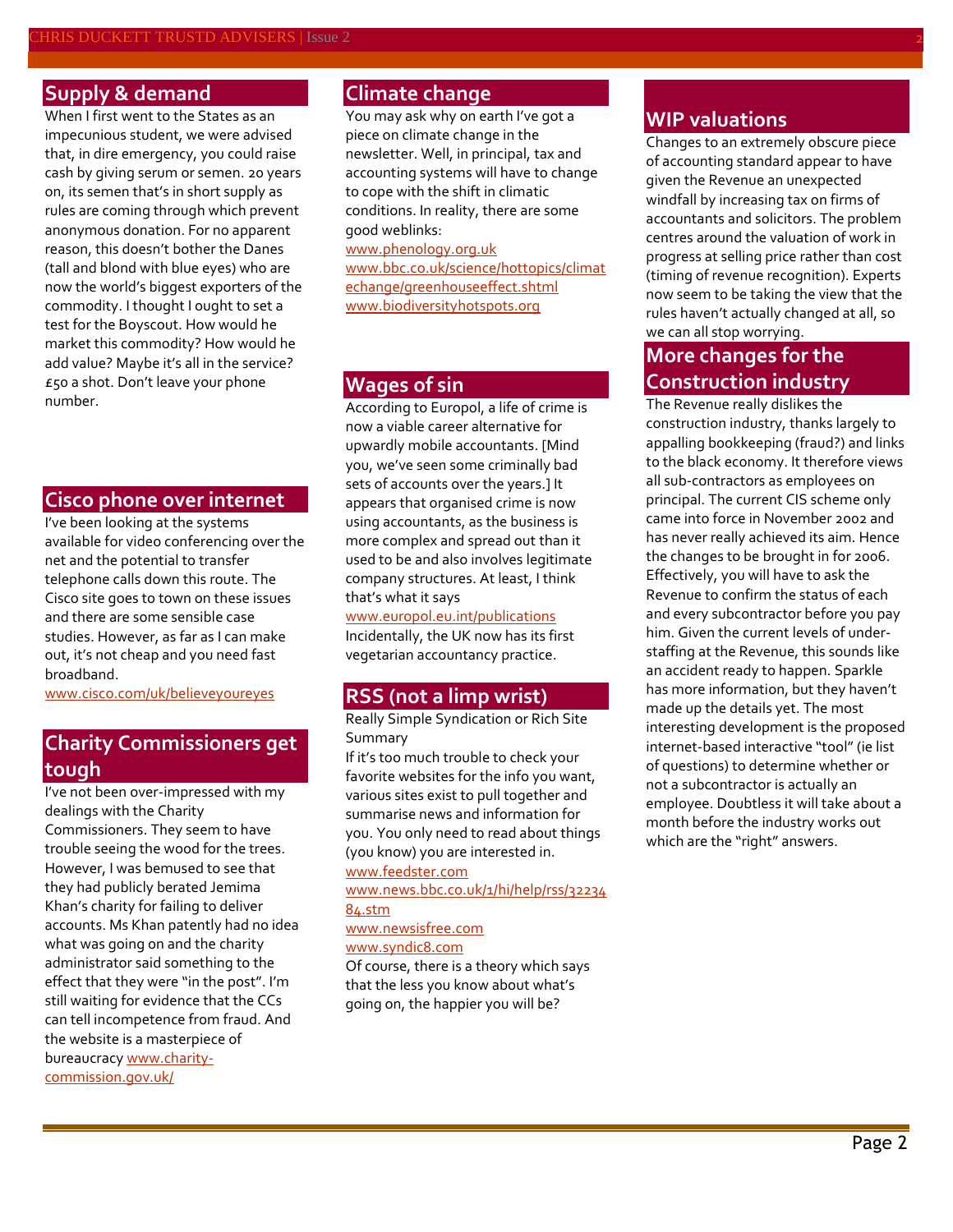#### **Tax schemes**

The accountancy profession is generally feeling under pressure due to increased compliance (money laundering rules and new international accounting standards) and rising competition. Apparently, (only) 40,000 Chartered Accountants drink more than they should and the female suicide rate is 3 times the national average. However, they probably bring most of the trouble on themselves. The best example of this is the new requirement to advise the Revenue of "tax avoidance" schemes. Obviously, one man's "avoidance" is another's "tax planning", so to be on the safe side, the big firms have all reported one another's schemes to the Revenue. Perhaps the Revenue should send all the tax partners to Brat Camp, at least once they've stopped laughing.

# **Arctic to go to appeal on 15th March**

The settlements debate is still rumbling on. This is the deal where the Revenue wants to treat dividends paid to the wife as taxable on the husband. The High Court appeal is due to be heard in March, but we will no doubt have to wait ages for the judgement itself.

#### **Tax investigation insurance**

As (over-) regulation eventually spreads to all businesses, it's now the turn of the insurance industry to get clobbered. The knock-on effect is that we can't offer tax investigation insurance to our clients in a direct manner; it has to be far more complicated than that. This is actually a shame as uptake has increased and we've had several cases where the costcover has allowed us to take a harder line with the Inspector. Incidentally, word has it that the Revenue will be going for bigger penalties (which can be tacked on at the end) when they do find something wrong, even on technical issues. This will make it more important than ever to defend enquiries in a robust manner.

# **Pensions**

The industry is getting very excited about the changes that are coming in next year (new red braces all round?); particularly the ability to buy residential property into pension schemes. [This could provide a boost to the housing market?] Of course, the fine print hasn't been written yet, so there's plenty of time for it to go horribly wrong. We understand that the ability to throw contributions back into the previous year is also on the way out. This is relevant to pre-5<sup>th</sup> April 2005 planning, assuming people still put money into pensions. I'm just glad I don't give advice on the subject.

# **The accidental guru**

I recommended Malcolm Gladwell's "The Tipping Point: How Little Things Can Make a Big Difference" some time ago, before, in fact, I realised that it was a bestseller in the States. Gladwell is a journalist rather than an academic, but his ideas have been seized upon by the marketing men ("influencer relationship management") and taught in business schools. The concept I liked best was the principle that business units can only work efficiently if they don't get too big so as to become impersonal. WL Gore was the example. Or did he make it up? Anyway, his next book is now out – "Blink: The Power of Thinking Without Thinking". How very Zen.

[www.fastcompany.com/magazine/90/o](http://www.fastcompany.com/magazine/90/open_gladwell.html) [pen\\_gladwell.html](http://www.fastcompany.com/magazine/90/open_gladwell.html)

#### **Employment law**

Just as I was thinking it was safe to employ people again, along comes another employment law update from Sophie. And, of course, it's all doom and gloom => discrimination here; compensation there; tribunals every(bloody)where. I'm sure Sophie would be happy to send you her ray of sunshine direct if you want her to [sophie@gabb.co.uk](mailto:sophie@gabb.co.uk)

Pay your tax by the end of the month, if you haven't already done so.

#### **Disclaimer**

For every management theory, there is an equal and opposite one that sounds equally plausible. Gurus' Second Law?